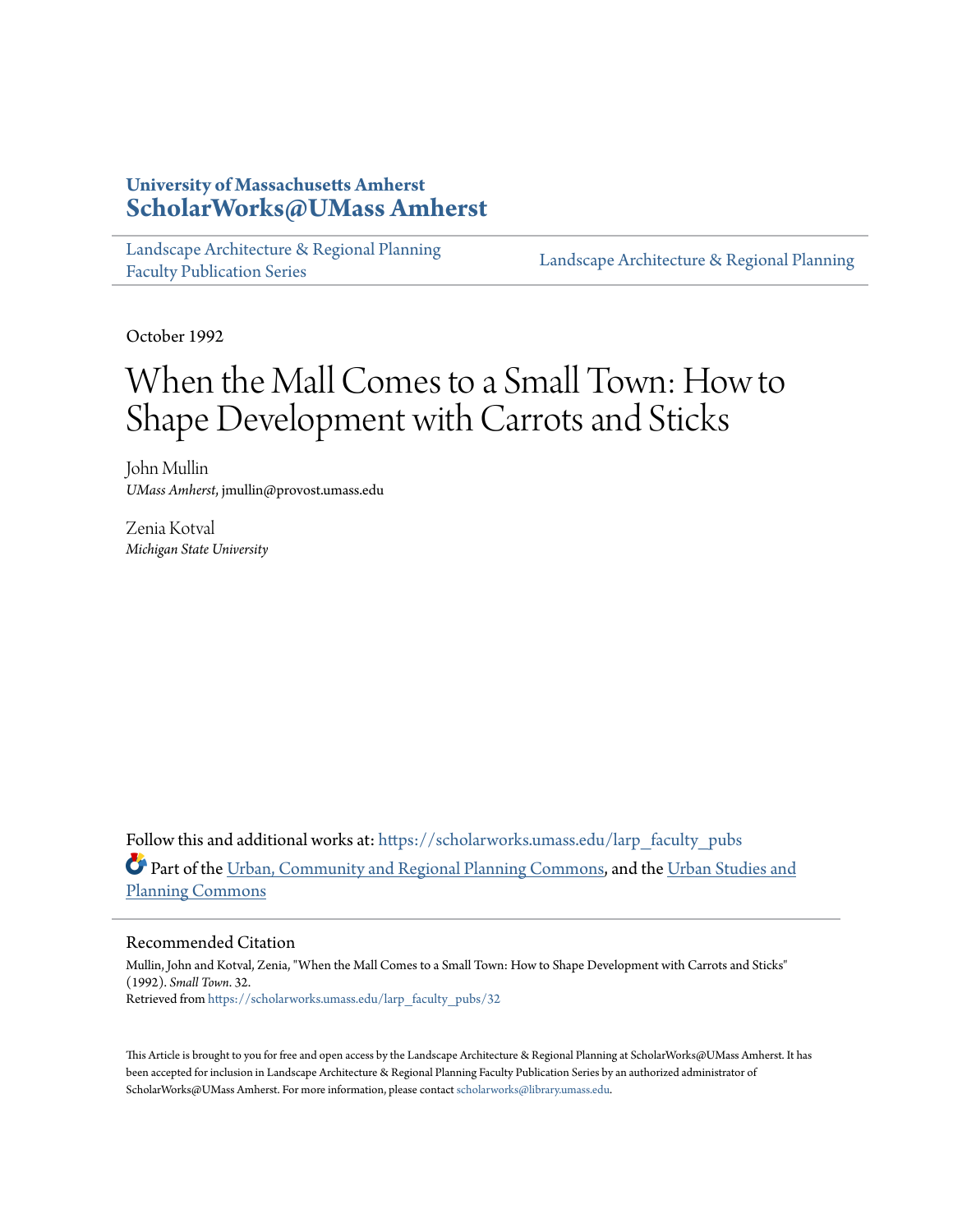# **When the Mall Comes to a Small Town: How to Shape Development with Carrots and Sticks**

#### **By Zenia Kotval and John R. Mullin**

 Across the United States there is a continuous expansion of population away from our traditional urban center cities. As people have occupied housing in these former open spaces, industrial parks and commercial centers have soon followed. While local planning boards have been able, in most cases, to handle residential and industrial growth, they are rarely able to handle extensive retail growth. Indeed, when a mall developer – complete with a multitalented staff and reams of plans – comes before a small town planning board, there is inevitable shock and a great deal of fear. In our experience, few small towns are ever prepared for the changes that follow.

 Following is a description of what happens when a mall comes to a small town, a summary of the likely impacts that will ensue and a synopsis of key actions that a community can take if it wishes to control its own destiny. The research is based upon six mall-related projects in three New England states (Vermont, New Hampshire and Massachusetts) where mall owners have attempted to develop malls either in or adjacent to a small town. It should be pointed out that, in none of the six cases, did the town's residents have the faintest expectation that a mall would ever be considered for their community. Indeed, a review of state highway plans, regional plans and local zoning in all of the communities did not provide the slightest clue that anyone had ever perceived the possibility of a major mall locating at the sites in question.

 To set the tone, we would like to ask you to picture yourself as serving as a local planning board member attending the monthly Tuesday night meeting. Reading the agenda at the start, you note that attorney Farnsworth Wigglesworth from Boston has asked for one half of the board's time to talk about a zoning change. Arriving at the appointed time, he quickly states that he represents the Pyramid-Shopko-DeBartello-Homart Group, that they have an option on Farmer MacDougall's 150-acre parcel and that they wish to build a regional mall on the site next spring.

 Catching your breath, you rhetorically and quietly ask what does all of this mean and then you look among your peers for answers. Unfortunately, they are equally at a loss and are also wondering what to do next.

 This scene has been repeated at least 15 times across New England in the past five years, many other times in other parts of the country and will be repeated even more following the recession. Given all of the above, we believe that the following information can help local residents gain a better grasp of what a mall proposal means to a community. It should be noted that we are neither pro or anti mall. Rather, we are pro planning. A mall can be a highly valued addition to a community when it is wanted and expected. It can be devastating when it appears out of nowhere. Our findings are written in this spirit.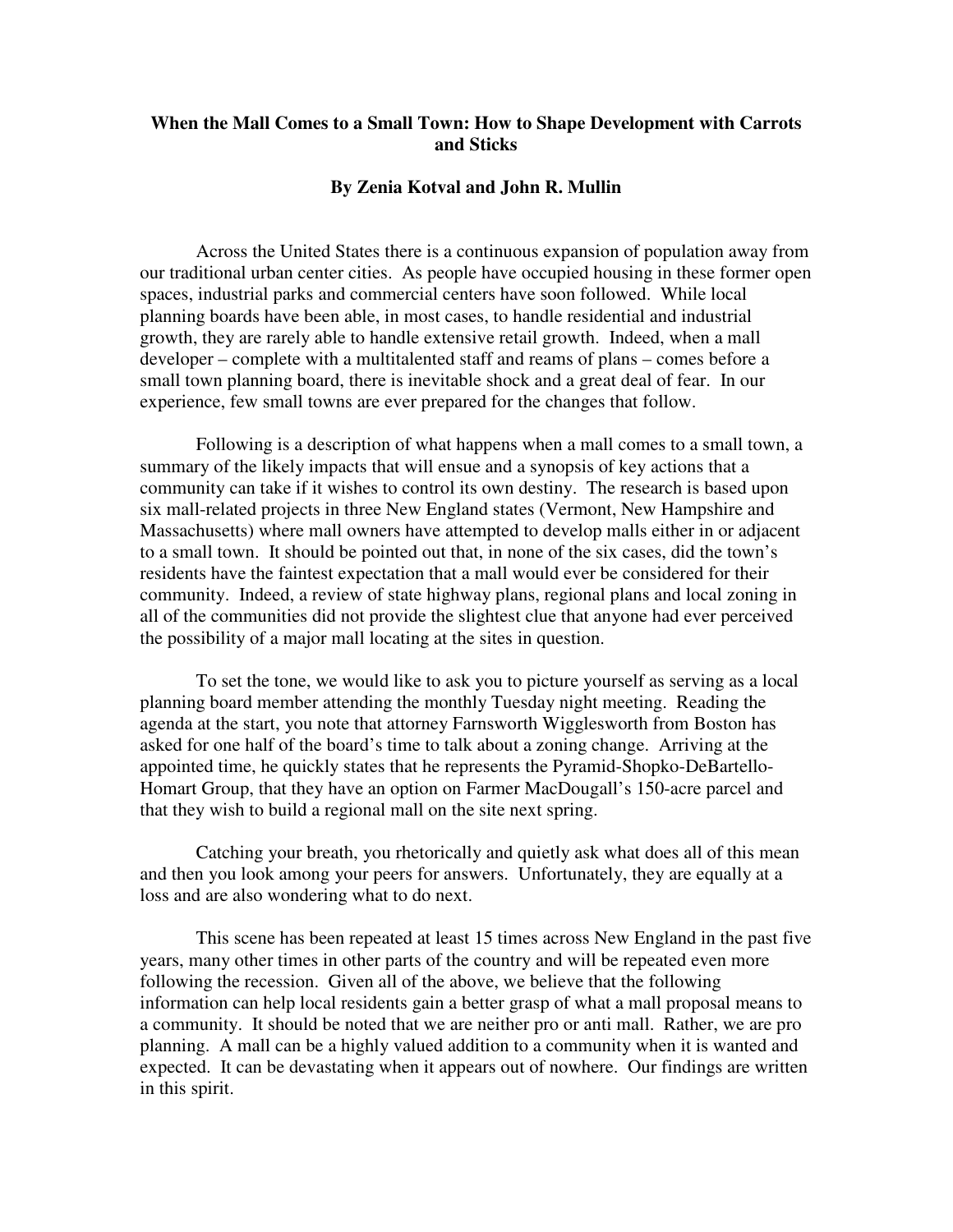### **The Characteristics of Small Towns: Are They Ready for the Mall?**

 Most small towns have relatively simple zoning regulations that are geared for density limitation and for defining general uses, for example, the codes set up regulations for land zoned for industrial, commercial and retail or residential uses. The rules usually give little or no consideration to the actual kinds of commercial or industrial uses and the codes rarely address malls. Site plan and design review standards are often considered to be complicated issues, and furthermore, thought unnecessary for a small town where everybody knows their neighbor. As such, the zoning regulations and the zoning process provide little insulation from the outsider wishing to bring unplanned and frequently undesired intensive land uses, such as regional malls, to the community.

 Small towns rarely have updated master plans that define their long-term planning goals or the community character that the plan wishes to espouse. And, in many cases, a community's long-term goals are more reflective of romantic images of the past rather than the realistic trends and needs of the present. Often the master plans are prepackaged, outdated documents that quietly sit on a shelf. They are rarely considered to be active planning tools that need to be updated every five years in order to keep current with changes in land-use and demographic trends.

 Little planning assistance is available to most small communities. A few fortunate ones have a trained professional planner. However, even in this enviable situation, the planning office is usually a one person show: a long-term resident whose hobby is planning and who is doing the best he or she can.

 Small towns frequently look positively on private enterprise. Especially in these hard economic times, communities look to new private development as a means of balancing the budget deficit. Increased tax revenue is welcomed, as is the potential for new jobs arising from commercial and industrial projects. Thus, the mall developers are perceived as good guys. And as such, say many residents, why should they have to go through special impact assessment procedures and deal with more stringent design regulations?

 A handicap facing small towns is that they rarely see themselves within a regional context. No one seems to stop and reflect, for example, that the town and the surrounding areas are now part of a growing metropolis or that there is a new interstate intersection on the fringe of town just waiting for development. Furthermore, even if residents do realize that their locality is changing, given their limited resources, small towns do not have the capacity to project and analyze demographic and consumer trends or the effect of changes in technology and settlement patterns.

 Small town residents also exhibit a limited understanding of the secondary impacts of development. While they may understand the direct impact of tax revenues, service costs and jobs, they have little knowledge of issues such as traffic infrastructure/service, environment, fiscal policy, the change in the community character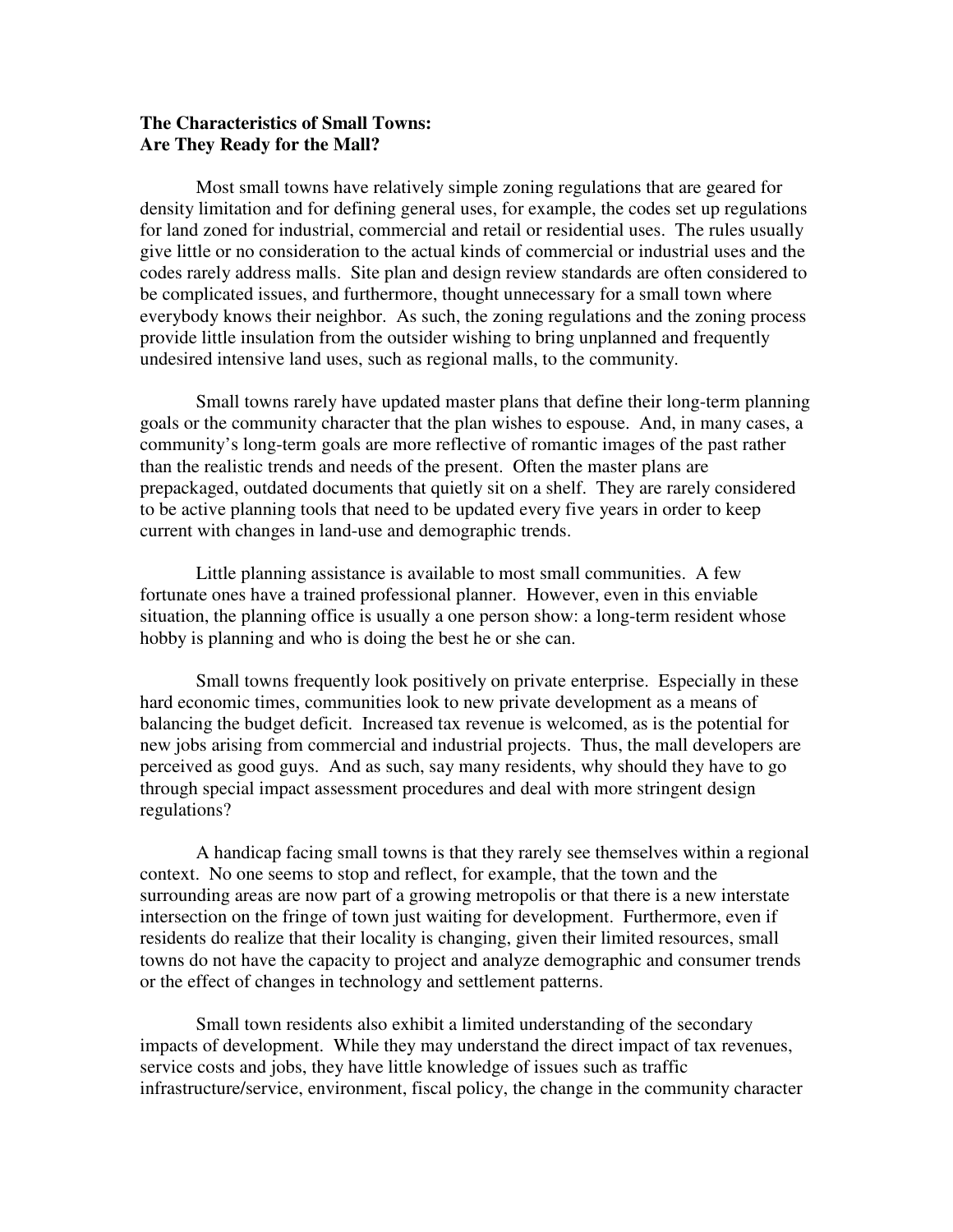and, especially, the change in the land adjacent to the development. For example, a mall inevitably attracts a strip commercial development along the highways leading to it.

 All of the above leads to the hypothesis that small towns are often unprepared for regional malls. People do not expect one to locate in their small community, especially if there is a big city nearby. They fail to see their town as an attractive location, offering low capital investment costs (labor and land) and low service costs, having less stringent rules and regulations for development, and having larger tracks of land than are normally found in bigger cities. Thus, small towns do not expect regional malls to locate in their community, have not planned for them, don't understand their full impact and are taken unawares when a proposal is announced.

#### **The Typical Impacts of a Regional Mall on a Small Town**

*The Economic and Fiscal Impacts.* Malls tend to have a positive fiscal impact for the host community. The direct fiscal impact can be judged based on the tax revenue generated from the development and the service costs that the town must bear because of the development. As malls do not contribute to school costs, the community generally experiences a positive fiscal flow. Furthermore, in order to mitigate indirect fiscal impacts, mall developers are often willing to contribute to the host community for amenities and revitalization efforts beyond those directly connected to the mall. They will also normally pay to mitigate any traffic or infrastructure problems caused by their development.

 Malls also provide decent second jobs or part-time jobs for children, spouses and senior citizens. However, it is important to realize that the jobs are low-paying, therefore, malls are not considered to be primary job generators.

*The Environmental Impacts.* The most significant environmental impact will center upon air pollution as malls and other highway-related uses attract high numbers of automobiles. The state of Vermont, through its Act 200, has dealt with this issue by limiting the number of particulates that can enter the air. In so doing, the state limits the size of development by limiting the number of cars it can attract. Another important issue to consider is the use of infrastructure capacity. How much of the town's water and sewer capacity will be used by the mall? Is that in keeping with the community's longrange plans and how will that effect future land-use development? Questions such as these must be addressed before the community gives its approval.

*The Traffic Impacts.* Large volumes of traffic from areas within a 45-minute driving radius will be attracted to the site. This will have an effect not only on the roads offering direct access to the mall, but also on internal residential streets due to a bleeding effect. Traffic concerns along the main routes and major intersections can be mitigated by the mall developers. They are usually prepared to construct stacking lanes and to provide extra signal lights where necessary. However, communities should have a real concern about impulse traffic along secondary and tertiary roads. That issue is often not addressed adequately.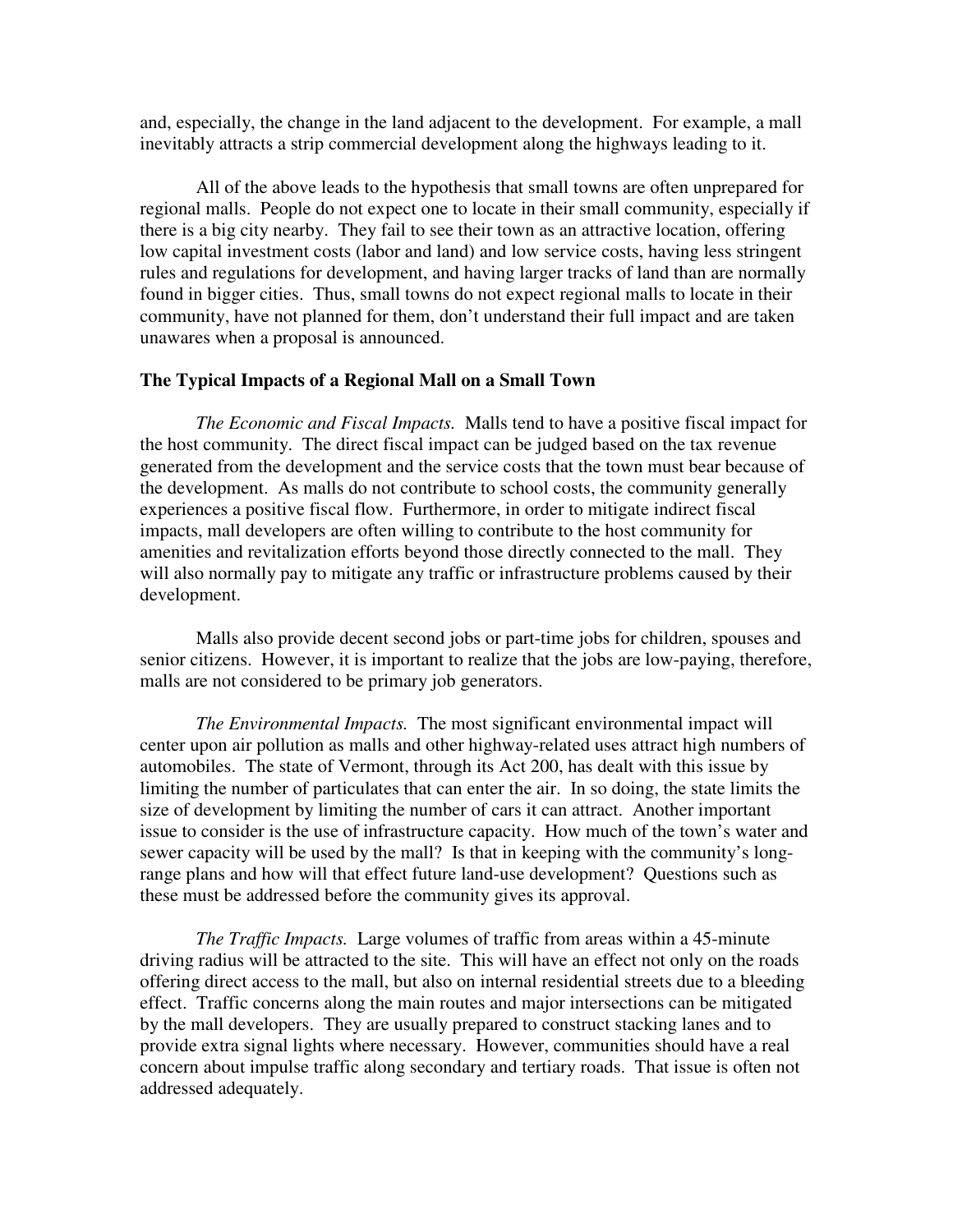*Community Character.* Malls are considered to be pregnant. The first density is not the last density. Malls attract other commercial activity such as McDonalds and Jiffy Lubes along the strips adjacent to it. This development changes the character of the community drastically. It is not long before a rural scenic drive is converted into a lit commercial strip.

*Impacts on Downtowns.* This is probably considered to be the most significant impact of the regional mall. Malls hurt downtowns! The most obvious shift will be in retailing. Local department stores, unable to compete with the mall in terms of prices and variety will inevitably close. Family-owned stores will suffer and few will survive the transition. An overwhelming number of the mall's tenants are already in the marketing region, as there are no new markets, only stolen markets. Furthermore, a herd instinct prevails, once a key merchant moves to the mall, others follow suit. Downtowns will be forced to carry specialized goods not offered by the mall, or change its focus towards being the civic hub of the community rather than remaining the traditional commercial and retail center.

#### **Recommendations and Action Steps**

 Communities must take a hard look at themselves. They need to consider their locations, growth patterns and existing commercial base. They, then, must use the data to analyze whether or not they are likely to be attractive to regional retail activity or to other new commercial activity. Factors that residents need to study include new interstate or major state highway development, local underrepresentation in terms of shoppers goods, dated malls and misdirected marketing towards shoppers who do not reflect the wants and needs of the emerging populace.

 Communities then must create the regulatory tools that will insure that any mall development occurs in a manner that meets local goals. It is in the community's best interest to address these issues in their comprehensive plans or growth management plans. Some regulatory items to consider include:

- The mall should not be allowed by right. It should be granted only under a special permit.
- The special permit should include criteria related to the environment, traffic, fiscal impacts and community character – as well as the impacts on downtown. Furthermore, these impacts should be addressed assuming full build-out of the entire property.
- The mall should be governed by a site plan review. Provisions for buffer and open space restrictions, design and landscape architecture components and covenants should be included and enforced in perpetuity.
- The mall developer should be expected to pay for relevant technical and legal assistance required by the community.